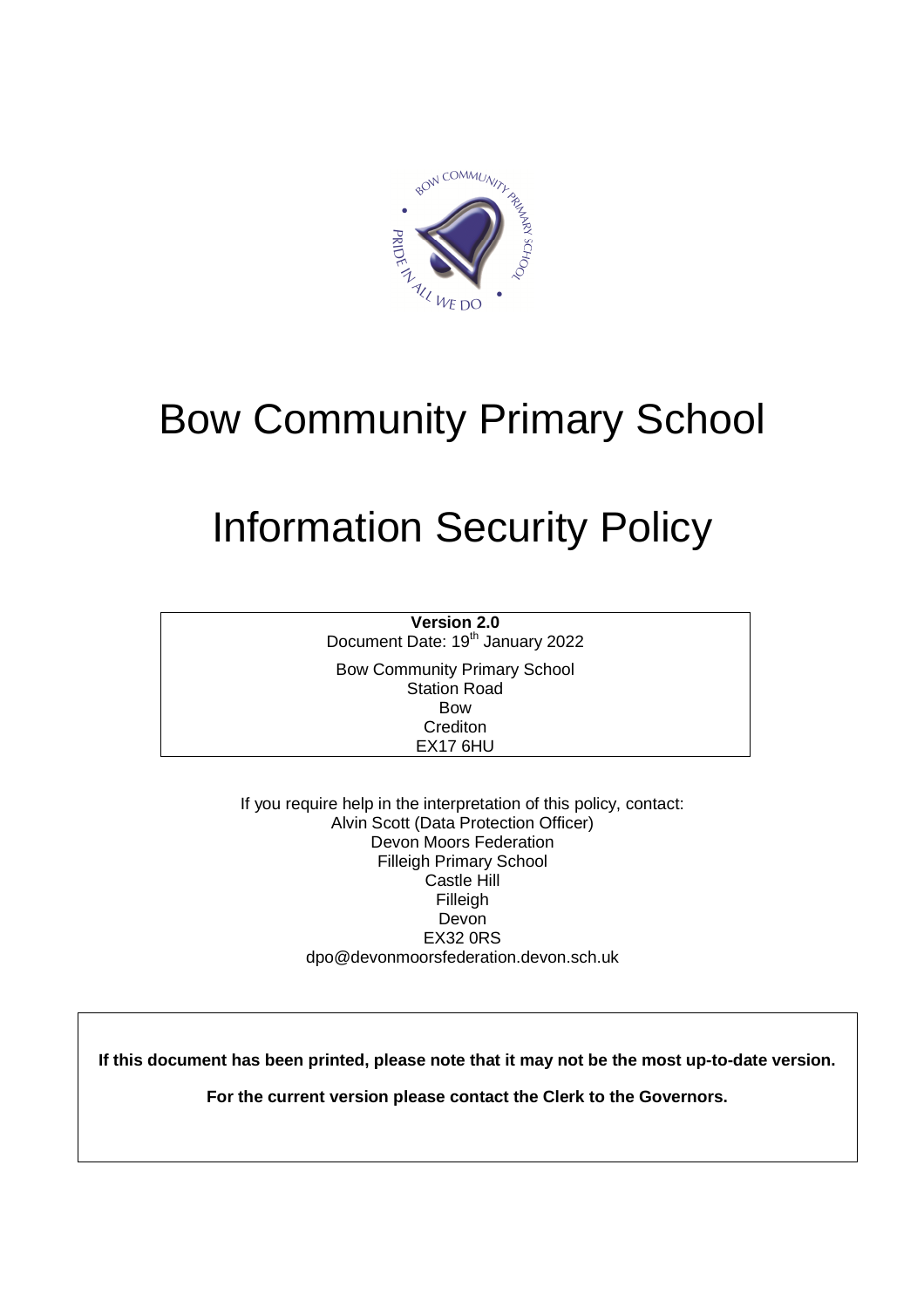## **1. Introduction**

1.1 This Information Security Policy outlines Bow Community Primary School's approach to information security management relating to electronic and paper-based information. The policy is a demonstration of the school's commitment to protecting information through the robust implementation of appropriate and adequate information security procedures.

1.2 Maintaining the confidentiality, integrity and availability of information, in all its forms, are critical to the functioning of the school. Failure to adequately secure information increases the risk of financial and reputational losses from which could pose a major risk to the viability of the school.

1.3 Effective information security depends on suitable technical measures, appropriate policies and procedures, as well as satisfactory staff training. The school is committed to maintaining a continuous cycle of improvement.

1.4 The Information Security Policy provides the guiding principles and responsibilities necessary to safeguard the security of the school's information systems. Supporting policies, codes of practice, procedures and guidelines provide further details.

1.5 The objectives of this policy are to:

- Provide a framework for establishing suitable levels of information security for all of the school's information systems and to mitigate the risks associated with the theft, loss, misuse, damage or abuse of these systems
- Assure confidentiality of sensitive and confidential information
- Ensure integrity of data by not allowing unauthorised modifications
- Assure availability of data
- Ensure that appropriate monitoring and reporting processes are put in place to identify and act upon breaches of information security
- Ensure that all school staff understand their own responsibilities for protecting the confidentiality, integrity and availability of the data they handle
- Protect the school from liability or reputational damage.
- 1.6 The principles defined in this policy will be applied to all of the physical and electronic information assets for which the school is responsible. This policy is applicable to, and will be communicated to, all members of the school's staff. Members of staff will be made aware of this policy at induction.

1.7 Primary responsibility for implementing this policy lies with the head teacher.

### **2. Associated Policies and Procedures**

2.1 This policy should be read in conjunction with the following additional school policies: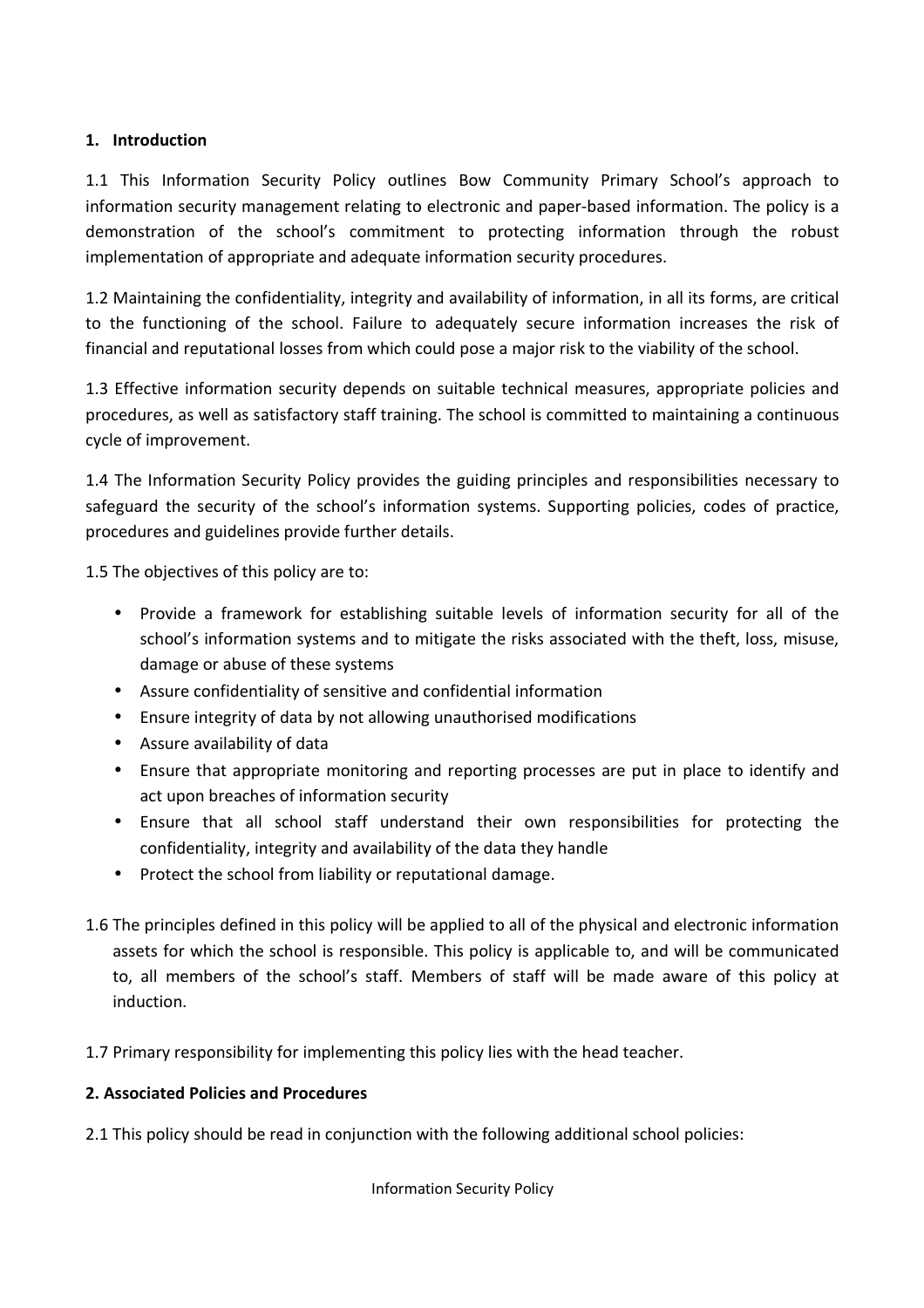- Acceptable Use Of Mobile Phones & Cameras Policy (see Staff Handbook)
- Code of Conduct Policy
- Confidentiality Policy
- Data Protection Policy
- Disciplinary Policy
- E-Safety Policy + E-safety Acceptable Use Policy Guidance
- Information Security Incident Management Policy & Procedure

# **3. Access Control and Categories of Data**

3.1 Information held by the school falls into different levels of security dependant on who should have access to it. No individual should be able to access information to which they do not have a legitimate access right.

3.2 The school has procedures in place to ensure that information is only accessible to the appropriate members of staff. Notwithstanding the systems in place to prevent this, no individual should knowingly contravene this policy, nor allow others to do so. The school has a Whistleblowing Policy which sets out how anyone concerned about inappropriate access can approach reporting this. Such unauthorised access would also constitute a data breach that needs to be reported following the school's Information Security Incident Management Policy & Procedure.

| <b>Security Level</b>                                               | <b>Definition</b>                                                                                                                                                                        | <b>Examples</b>                                                                                                                                                                                                                                                                                                                                                                                                                                                                                                                                                           |  |  |
|---------------------------------------------------------------------|------------------------------------------------------------------------------------------------------------------------------------------------------------------------------------------|---------------------------------------------------------------------------------------------------------------------------------------------------------------------------------------------------------------------------------------------------------------------------------------------------------------------------------------------------------------------------------------------------------------------------------------------------------------------------------------------------------------------------------------------------------------------------|--|--|
| <b>Sensitive</b>                                                    | Normally accessible only to<br>specified members of<br>school staff.<br>this<br>its<br>nature<br>By<br>information needs to be<br>treated with greater care<br>than other personal data. | UK GDPR-defined special categories of<br>personal data (racial/ethnic origin,<br>political opinion, religious beliefs, trade<br>membership, physical/mental<br>union<br>health condition, sexual life, criminal<br>record); safeguarding data; EHCP's and<br>IEPs; Education Psychologist reports;<br>Education Welfare Officer<br>reports;<br>medical records; personnel records;<br>financial<br>records<br>SEN<br>registers;<br>regarding staff pay; staff personnel<br>records, part 2 minutes.<br>Passwords should also be treated as<br>belonging to this category. |  |  |
| <b>Confidential: Personal Data</b><br>(that identifies individuals) | Normally accessible only to<br>school staff                                                                                                                                              | GDPR-defined<br>data<br>UK I<br>personal<br>(information about an identifiable,<br>living individual including: name, home<br>/ work address, age, date of birth,<br>telephone number, schools attended,<br>gender, photographs);<br>pupil reports; exam reports;                                                                                                                                                                                                                                                                                                         |  |  |

# 3.3 Information Security Level Definitions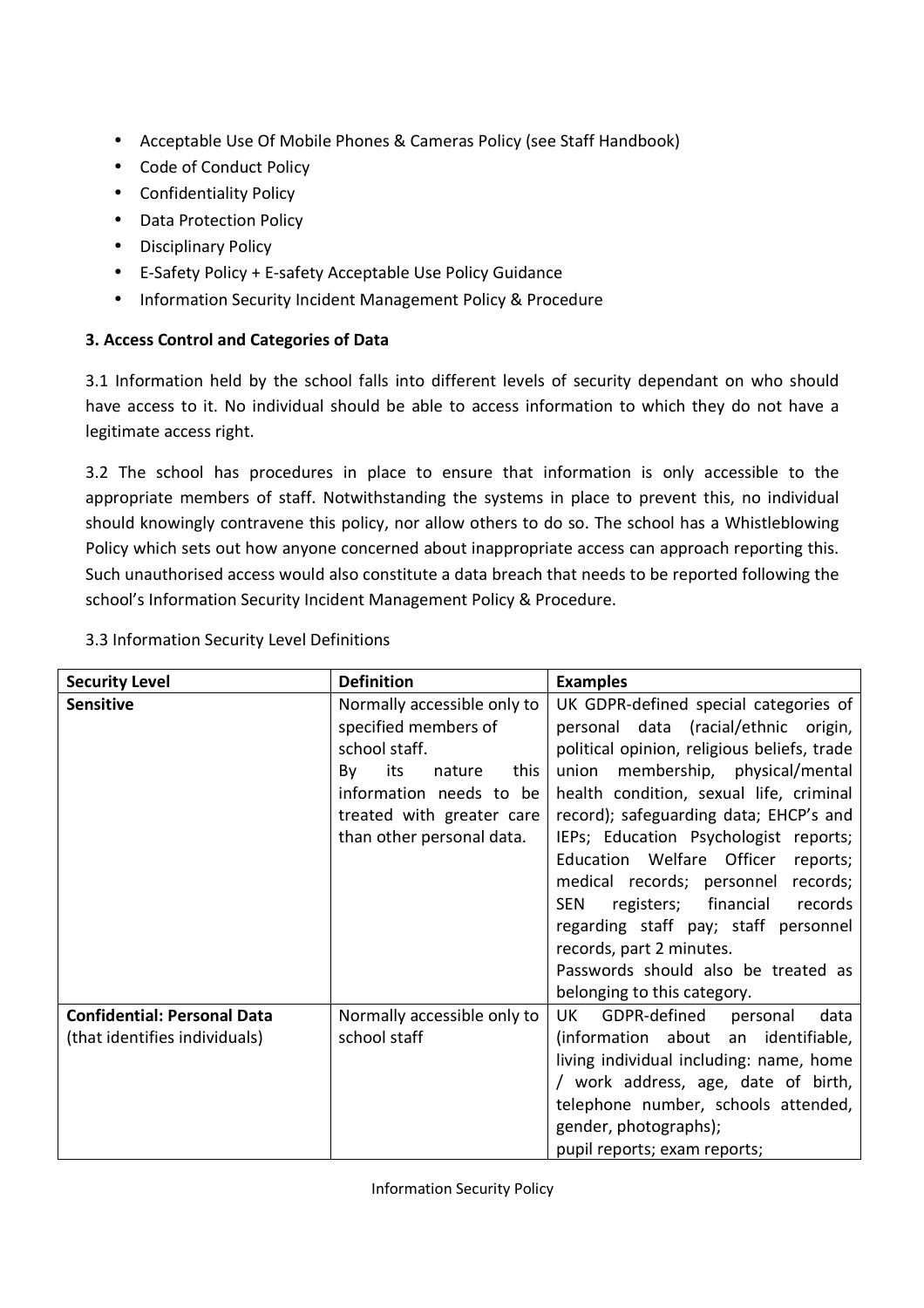|                                        |                             | draft reports, papers and minutes;<br>internal correspondence, final working<br>group papers and minutes, committee<br>papers. |  |
|----------------------------------------|-----------------------------|--------------------------------------------------------------------------------------------------------------------------------|--|
| <b>Confidential: Non-Personal Data</b> | Normally accessible only to | Lesson plans, curriculum plans, class                                                                                          |  |
| (that does not identify individuals)   | school staff                | (if only showing initials or<br>lists                                                                                          |  |
|                                        |                             | forenames)                                                                                                                     |  |
| <b>Public</b>                          | Accessible to all members   | Approved minutes of the governing                                                                                              |  |
|                                        | of the public               | board, information available on the                                                                                            |  |
|                                        |                             | school's website.                                                                                                              |  |

### **4. Technical Security**

4.1 The school will be responsible for ensuring that its infrastructure / network is as secure as is reasonably possible and that:

- network access restrictions are in place to ensure that users can only access data they are authorised to access
- no user is able to access another's files (other than that allowed for monitoring purposes)
- logs are maintained of access by users and of their actions while users of the system
- appropriate security measures are in place to protect the servers, firewalls, switches, routers, wireless systems, work stations, mobile devices etc. from accidental or malicious attempts which might threaten the security of the school's systems and data
- there are regular reviews and audits of the security of school's computer systems
- responsibilities for the management of technical security are clearly assigned to appropriately trained staff
- an appropriate system is in place for users to report any actual / potential technical incident via the DPO (dpo@devonmoorsfederation.devon.sch.uk
- an agreed policy is in place for the provision of temporary access of "guests" e.g. trainee teachers onto the school's system
- Access to SIMS (personal information), FMS and FPS (financial information) and office-based data is restricted to identified individuals through user names and passwords
- an agreed procedure is in place regarding the use of removable media on school devices. All school laptops are encrypted: staff are provided with encrypted memory sticks.
- the school's infrastructure and individual workstations are protected by up to date software to protect against malicious threats from viruses, worms, trojans etc
- wherever possible, 'time-out' functions are used which log-out a user after a given time period of inactivity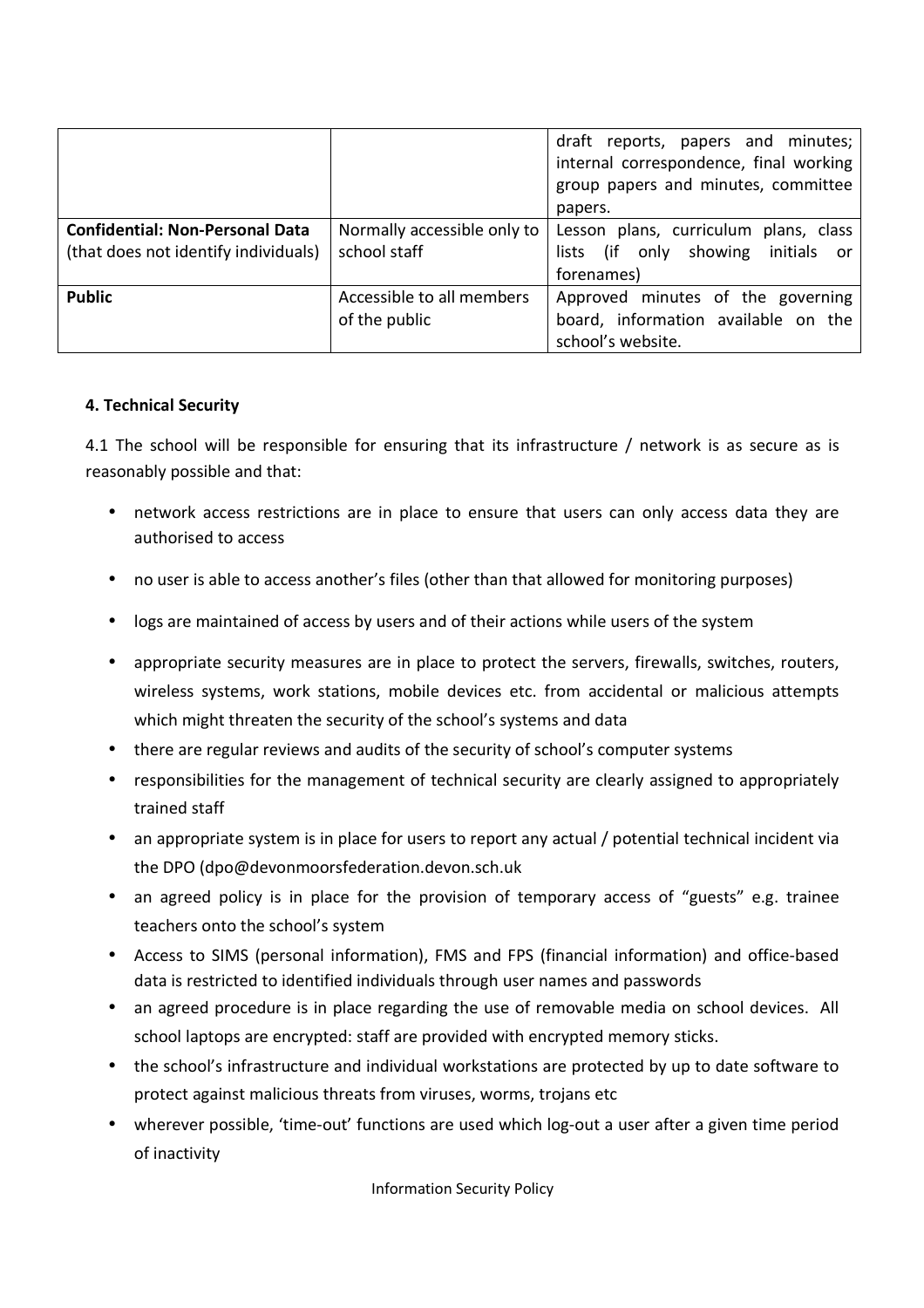• appropriate backup procedures are in place to ensure that any lost data can be retrieved. Recovery procedures are tested on a regular basis.

## *Encryption*

4.2 Encryption is a process whereby the data held on a computer is encoded so that it can only be accessed by an authorised user. Once a hard drive has been encrypted, it is not possible to retrieve any data from the drive unless a legitimate user logs in. It is also impossible to access the data by connecting the hard drive to another computer without the correct credentials.

4.3 School laptops will be encrypted if they contain sensitive or confidential information. Any laptops that may be removed from the school and that contain sensitive or confidential data are encrypted. Microsoft Bit Locker is used for this purpose. Servers are not encrypted but are protected by physical security as they are kept in a room which is locked when the school is closed.

4.4 Only encrypted flash memory sticks and external USB hard drives are allowed to be used by staff as part of working for the school. These must not be backed up at home. They should be backed up on the staff member's personal drive on the school's network.

# *School Wi-Fi Security*

4.5 The school has a Wi-Fi network that is used to provide staff and pupil laptops with wireless access to their school's network and the Internet. In order to guard against unauthorised use of this network, it is authenticated and encrypted using WPA2-PSK (TKIP/AES) technology. The network was professionally installed and is maintained, when necessary, by Scomis and RM (SWGFL).

# *Internet Filtering*

4.6 The filtering of internet content provides an important means of preventing users from accessing material that is illegal or is inappropriate in an educational context. The school has an appropriate filtering system in place. However, any filtering system cannot, however, provide a 100% guarantee, because the content on the web changes dynamically and new technologies are constantly being developed. It is important, therefore, that filtering should form only one element in a larger strategy for online safety and acceptable use.

4.7 The responsibility for the management of the school's filtering policy is held by RM. They will manage the school's filtering and will keep a record of changes to and breaches of the filtering system.

4.8 Mobile devices that access the school's internet connections (whether school or personal devices) will be subject to the same filtering standards as other devices on the school's systems.

4.9 Any filtering issues discovered by staff should be reported immediately to the filtering provider.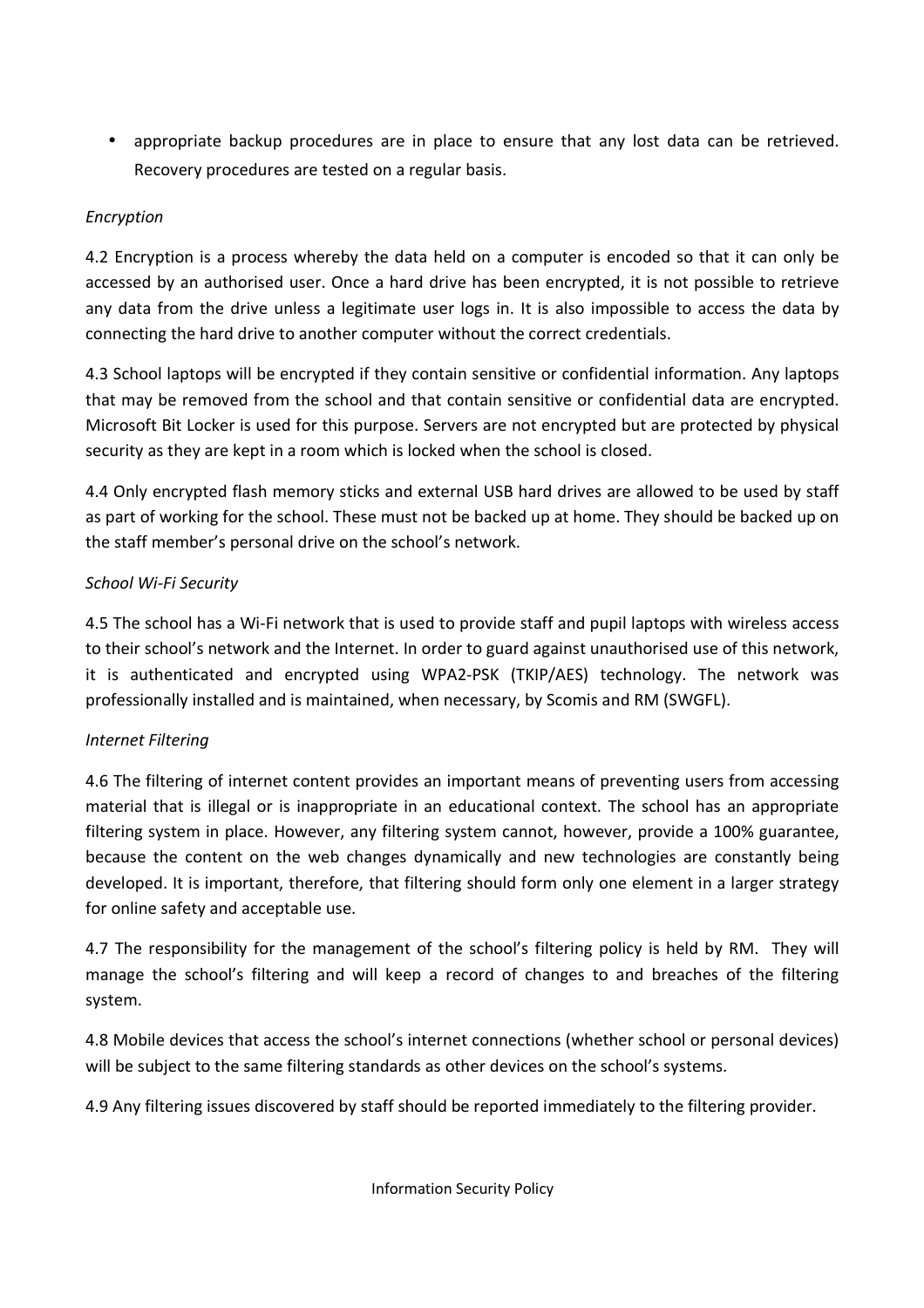4.10 Requests from school staff for sites to be removed from the filtered list will be considered by the technical staff. If the request is agreed, this action will be recorded.

4.11 In order to protect data and the integrity of the school's network, staff are requested to report any virus detected immediately to the head teacher.

4.12 Members of staff shall under no circumstances attempt to resolve an IT security breach on their own without first consulting the head teacher. Any attempt to resolve an IT security breach by a member of staff must be under the instruction of, and with the express permission of, the head teacher.

4.13 All members of staff are prohibited from downloading, installing or running software from external sources without obtaining prior authorisation from head teacher who will consider bona fide requests for work purposes. Please note that this includes instant messaging programs, screen savers, photos, video clips, games, music files and opening any documents or communications from unknown origins. Where consent is given all files and data should always be virus checked before they are downloaded onto the school's systems.

# **5. ICT Inventory**

5.1 The school has an accurate and up to date inventory of all ICT assets including mobile devices. An inventory including who it is assigned to is essential when investigating any lost or stolen items. All school equipment is security marked.

### **6. Password Security**

6.1 All school technical systems, including networks, devices and email must be protected by secure passwords to prevent unauthorised access to sensitive or confidential data. Where sensitive data is in use – particularly when accessed on laptops / tablets – the school will consider utilising more secure forms of authentication e.g. two-factor authentication.

6.2 The "master / administrator" passwords for the school's systems used by the technical staff must also be available to the head teacher and kept in a secure place eg a school safe. Consideration should also be given to using two-factor authentication for such accounts.

# *Staff passwords*

6.3 All staff have their own unique username and private passwords to access the school's systems. Staff are responsible for keeping their password(s) private. Passwords must not be shared with anyone other than technical staff under any circumstances, including with supply staff and volunteers. Staff will be made responsible for the security of their username and password and must not allow other staff to access the systems using their log on details. If a password is compromised the head teacher should be notified immediately and the password changed.

Information Security Policy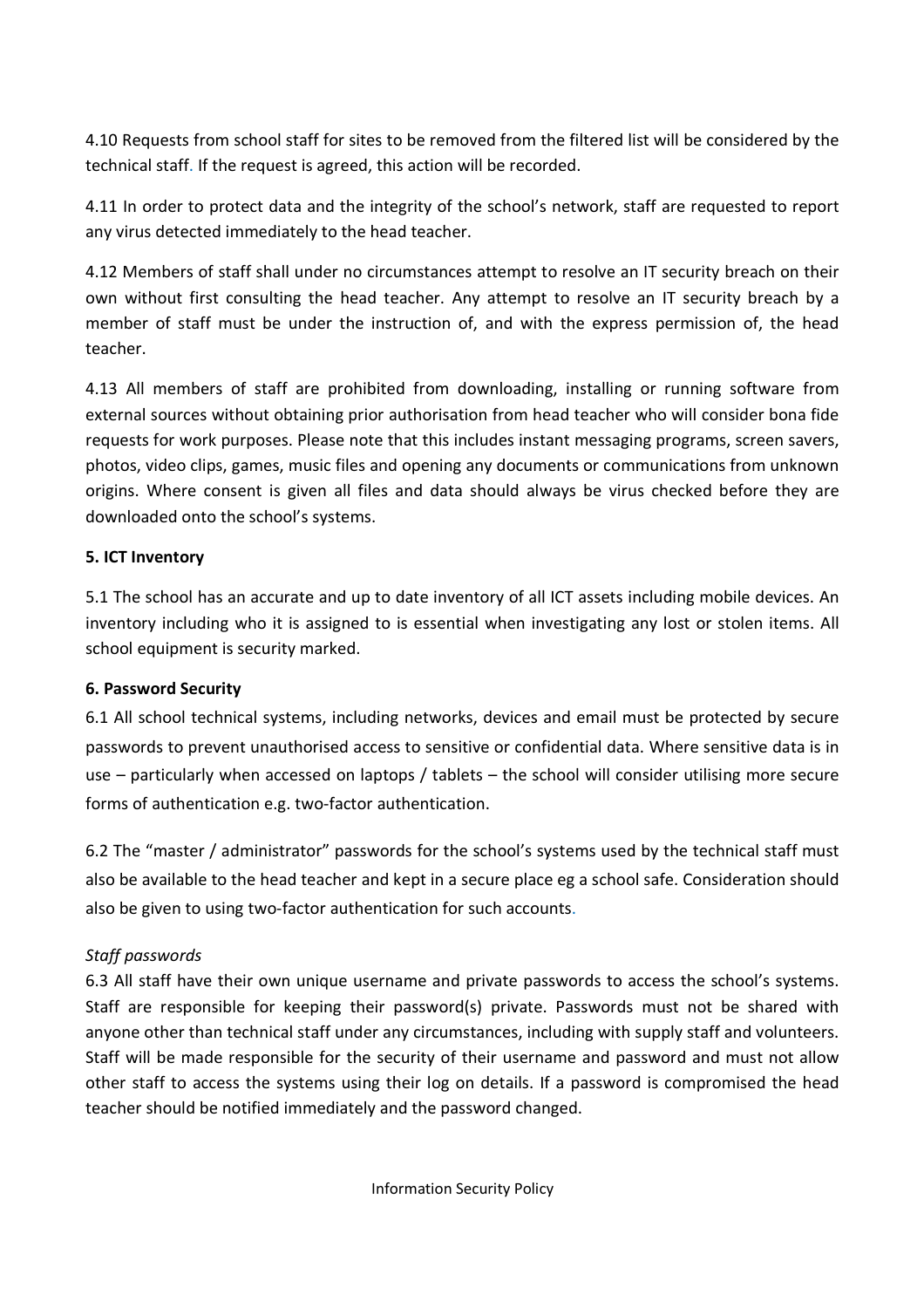6.4 School staff must not log onto a school's network using someone else's username and password. They must also not allow anyone else to use a PC that they are logged in on. Any member of staff who logs on to a computer using another member of staff's password will be liable to disciplinary action.

6.5 Staff are requested not to:

- save passwords in web browsers if offered to do so
- use usernames as passwords
- use names as passwords
- send usernames and passwords together
- use their work passwords for their own personal online accounts

6.6 Procedures should be in place so that when a password holder leaves the school any passwords giving that person access to confidential data are changed or that person's account should be inactivated.

6.7 You should not write down passwords if it is possible to remember them. If necessary you may write down passwords provided that you store them securely (e.g. in a locked drawer or in a secure password database). If passwords are written down, they should not be kept with the device to which they relate. Passwords should *never* be left on display for others to see.

#### *Communicating passwords*

6.8 A password should never be communicated in an email that also contains the username for the account to which it relates. The password should be transmitted in a separate message or preferably by another trusted means (e.g. phone call). Before telling anyone the password, ensure that you are communicating with the correct person.

#### **7. Physical Security**

7.1. The following physical security solutions are in place to protect data and hardware:

- The server is in a cabinet.
- All administration machines holding personal data are in rooms with restricted access that are locked when the school is closed.
- Computer screens on which sensitive or confidential information is processed or viewed are sited in such a way that they cannot be viewed by unauthorised persons.
- Paper records and documents containing sensitive or confidential information shall be positioned in a way to avoid them being viewed by people passing by as much as possible, e.g. through windows.
- Hard copies of current staff personnel files are stored in locked cabinets with restricted access in the admin office.
- Safeguarding files are stored online via CPOMS.
- SEN files are kept in a locked cabinet with restricted access in the SECO's room.

Information Security Policy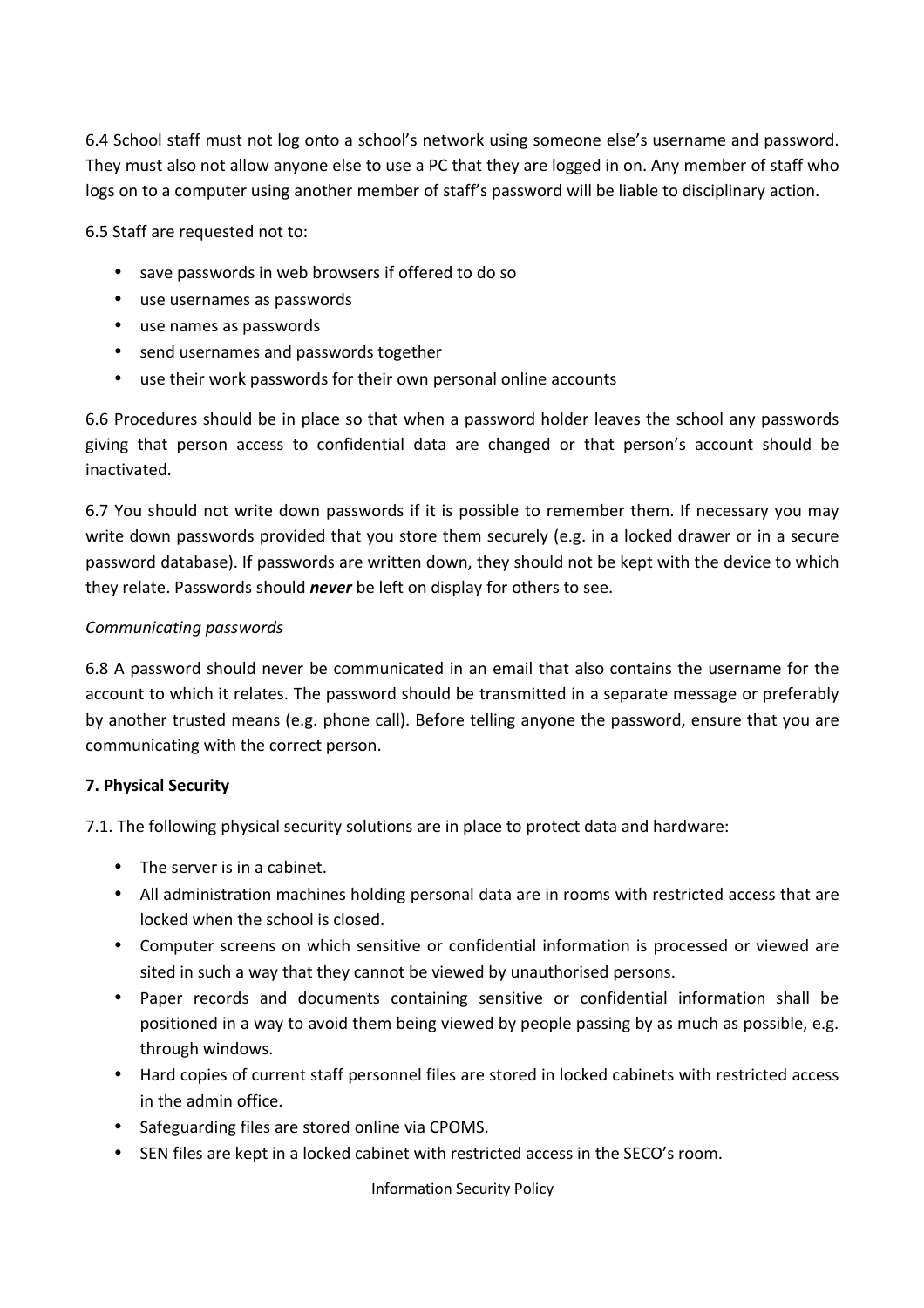- Other confidential information that needs to be retained as hard copies is stored in a secure room that is kept locked at all times.
- An alarm system is set nightly.

### **8. Procedural Security**

8.1 Visitors are required to sign in at the school's reception. They are not left alone in areas where they could have access to sensitive or confidential information.

### *Laptop Security Procedures*

8.2 Members of staff who use school laptops as part of their work are requested to:

- lock the desktop when leaving the laptop unattended for a short time
- shut down the laptop when it will not be in use for a prolonged period
- ensure other people are not watching as passwords are entered
- store their laptop securely

8.3 In addition, staff are requested not to:

- leave laptops unattended unless the security in place is trusted
- use public wireless hotspots as they are not secure
- let other people use their own personal laptop

#### *Memory Cards*

8.4 The use of memory cards in cameras means that they will generally be used to store photos and video clips of children. It is not normally possible to encrypt this storage media, so the loss of a school digital camera or video camera off site would mean that these images are at the mercy of whoever finds them. In order to minimise the risk of this happening, staff are advised to wipe the media as soon as possible after pictures have been taken, once the images have been copied to a secure location.

### *Email Security*

8.5 Staff must use their school email (Office 365) account for all emails relating to school matters.

8.6 Staff must not let anyone else use their account nor share their password, in school or at home.

8.7 Sensitive or confidential information sent to recipients external to the school must be encrypted using Egress encryption or a password protected file.

8.8 School staff must:

• use blind carbon copy (Bcc) when emailing more than one external recipient to prevent the inappropriate disclosure of email addresses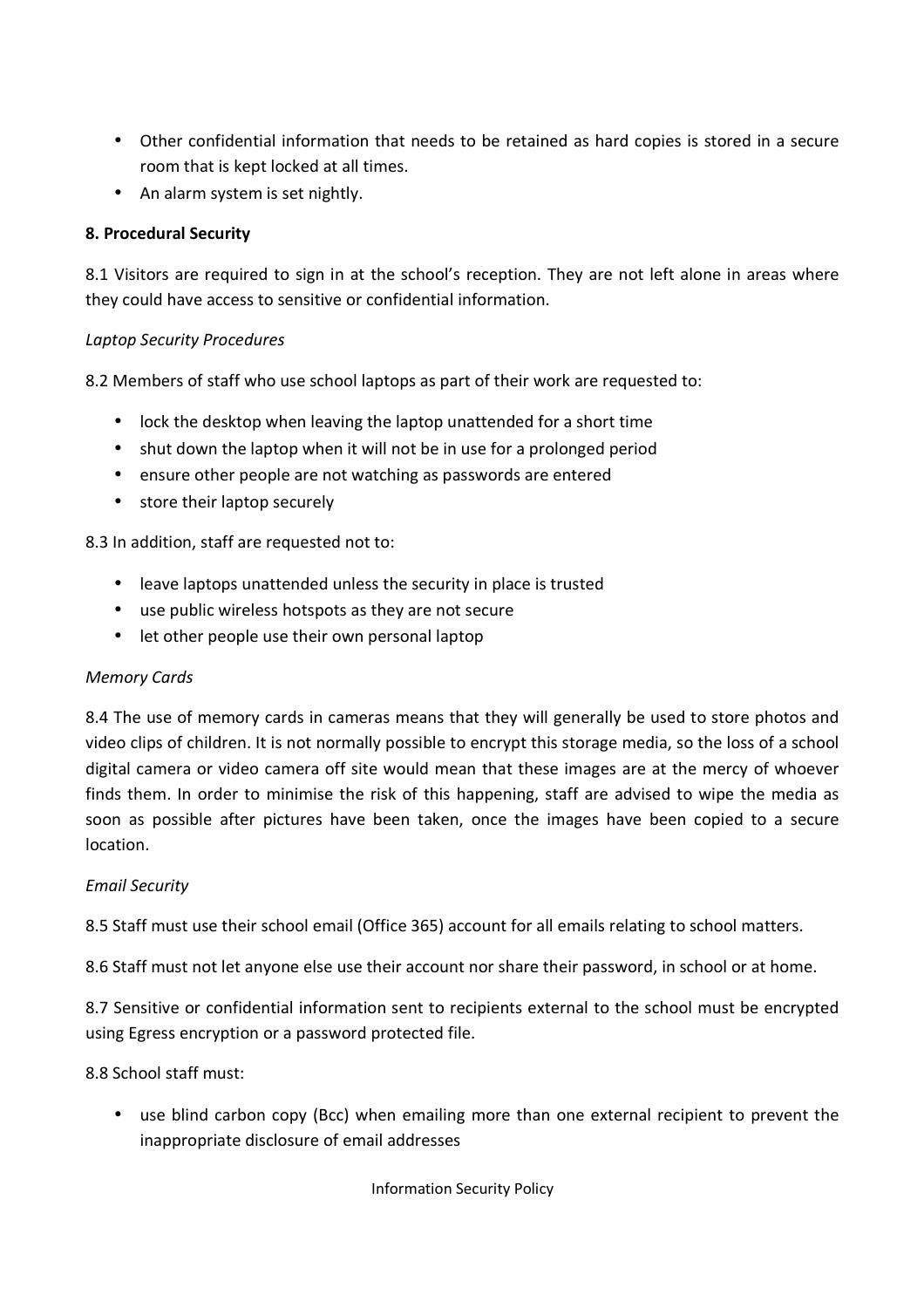- double-check they are using the correct email addresses of recipients prior to sending information to them. Particular care should be taken with email addresses where autocomplete features may have inserted incorrect addresses
- use the school's contacts or address book in order to help stop email being sent to the wrong address
- be cautious when forwarding emails as they may contain data the new recipient should not see. If an email forms part of an email thread, the whole thread can be forwarded along with an individual email. To avoid forwarding inappropriate data; copy and paste only the content you want to send into a brand new email. This is especially relevant when forwarding an email to a third party
- report any spam or phishing emails to the IT team
- be extremely wary of emails requesting or asking for confirmation of any personal information, such as passwords
- take extreme care with emails from unknown senders, particularly where they contain attachments as these may contain viruses or other forms of malware that may cause loss of data or damage to the computer. If in doubt, do not open any attachments or click on links within the email until the identity of the sender has been verified
- if an email is received that was intended for another person, notify the sender and delete the email. The information it contained must not be used or disclosed to anyone else.

8.9 Staff are required not to:

- forward school emails to a personal email account
- download school emails or their attachments to a non-school computer
- click on links in unsolicited emails
- reply to chain emails.

### *Camera and Mobile Phone Security*

8.10 Staff shall only use cameras and mobile phones owned by the school to capture images at school and on school trips.

8.11 Image files on school cameras should be downloaded onto secure school equipment as soon as possible and deleted from the camera's memory.

8.12 Staff using school cameras and mobile phones must adhere to the requirements of the school's Handbook.

8.13 Parents and volunteers are not permitted to use their own cameras or mobile phones to take photographs on school premises or on school trips.

8.14 A member of staff's personal mobile device can be used to access school emails, however it must be pin / password or similarly protected at all times.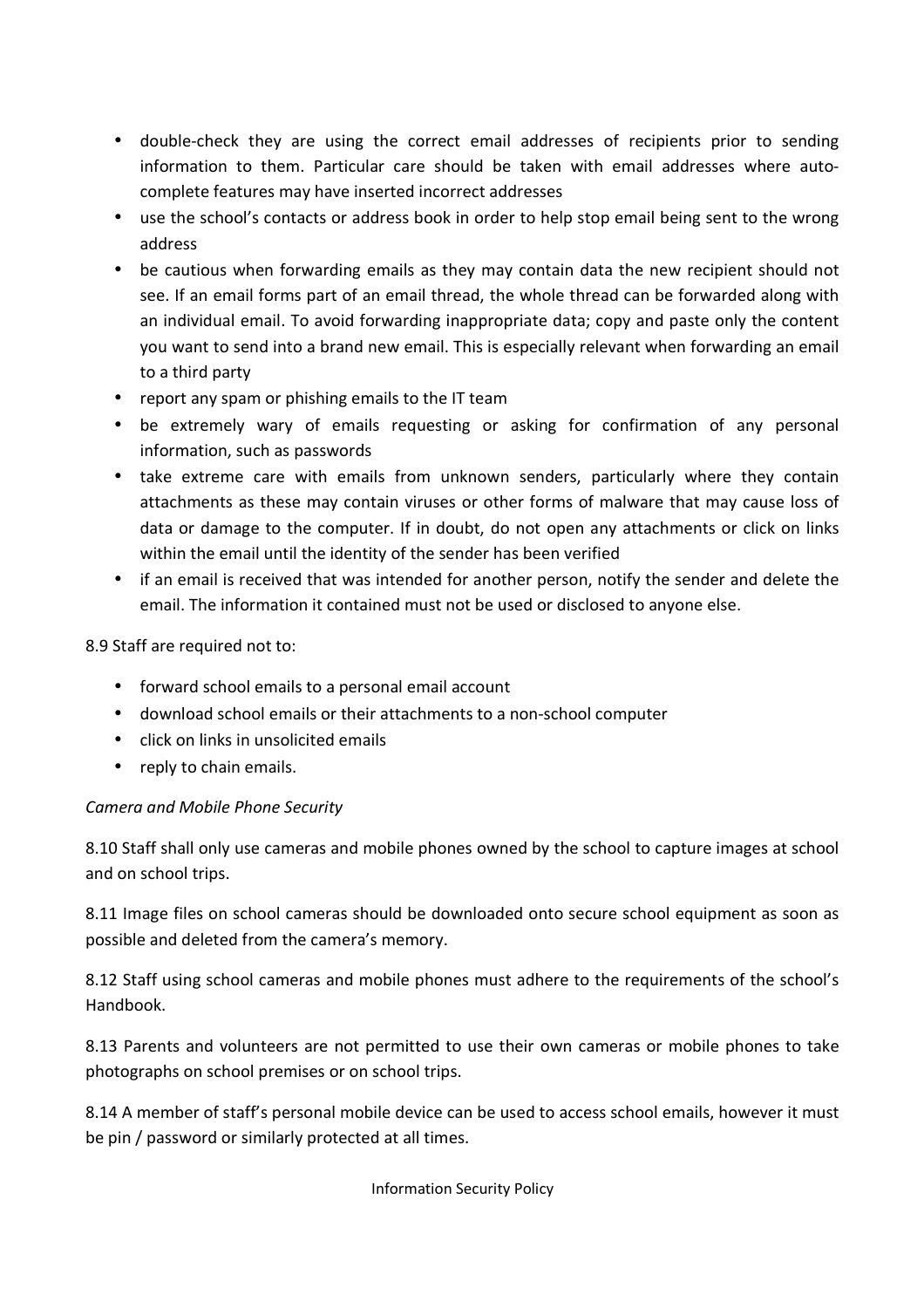8.15 If any school owned devices (memory sticks, cameras tablets etc.) are lost or stolen it must be reported immediately to a member of the SLT.

8.16 Mobile phones provided by the school shall be set to lock, sleep, or similar after a period of inactivity, requiring a password, passcode, or other form of log-in to unlock, wake or similar protection with a screen lock that will activate after a period of inactivity. Staff shall not change this this time period or disable the lock.

## *Printed Personal Data*

8.18 School staff must:

- Ensure that at the end of the working day, or when staff leave their desk unoccupied, all paper documents containing sensitive or confidential data is securely locked away to avoid unauthorised access.
- When printing or copying sensitive or confidential material, staff must collect it from the printer as soon as possible and must not leave any such information on the printer.
- Ensure that no sensitive or confidential information other than first name is displayed on classroom walls or in areas where it can be seen by the public.

# *Distributing Information Securely by Post*

8.19 Staff are required to double-check they are using the correct postal address for a recipients prior to sending information to them.

8.20 If you will be sending sensitive data to an address that has not been used for some time the currency of this address should be checked prior to sending the information. The package should be marked as 'Confidential'.

### *Verbal Communication*

8.21 Staff should take appropriate precautions to avoid inappropriate disclosure of sensitive and confidential information during verbal communications. Particular care should be taken in environments where individuals are present who are not employed by the school.

8.22 Conversations involving sensitive information should always take place in a confidential environment where others who should not be privy to such information are not present.

8.23 Staff must be satisfied of the identity of the person to whom they are speaking before disclosing sensitive or confidential information to them. This is particularly important before disclosing information over the telephone.

### **9. Working from Home**

9.1 Staff should not take sensitive or confidential information home without prior permission of the head teacher and should only do so where appropriate technical and practical measures are in place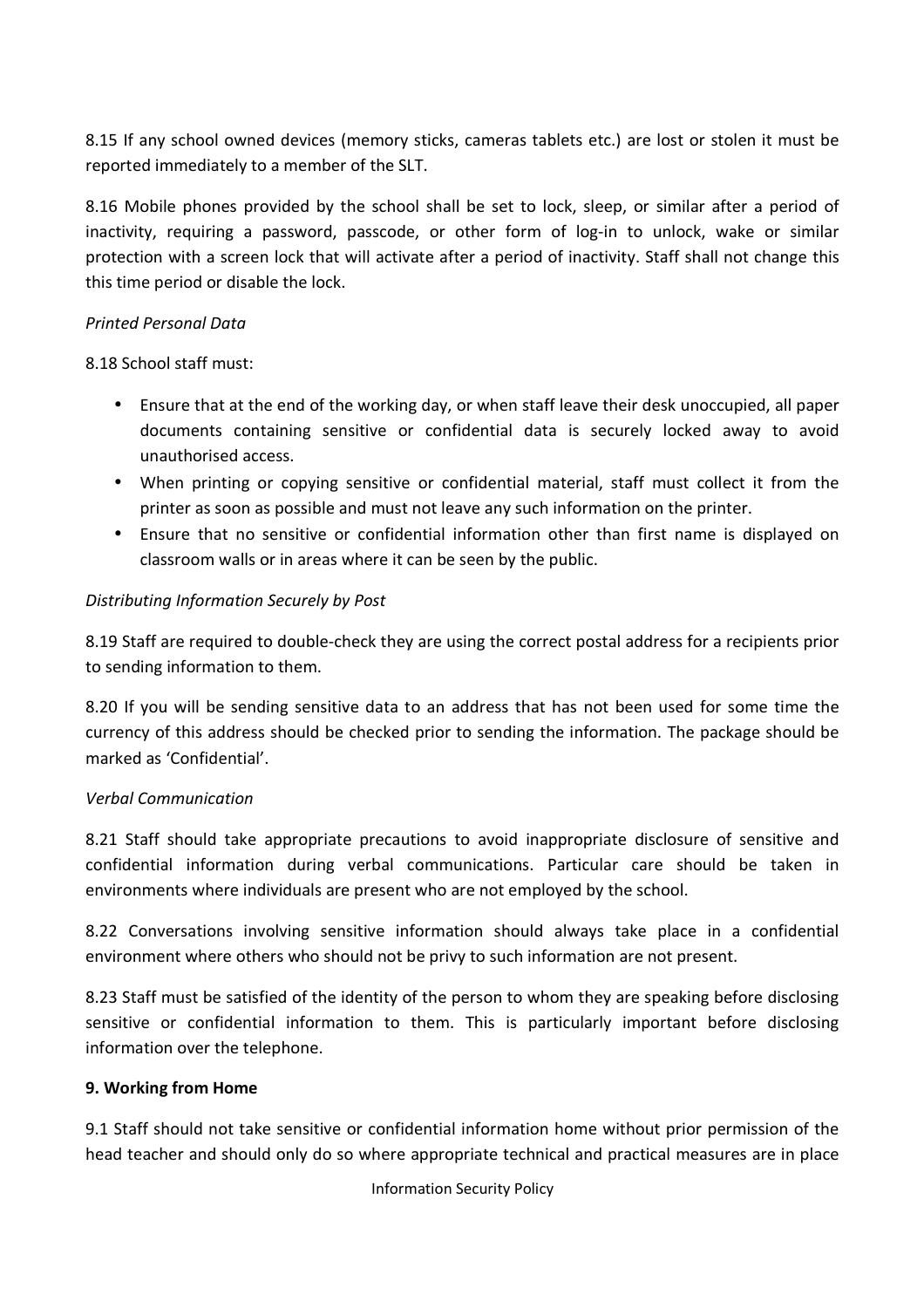within the home to maintain the continued security and confidentiality of that information. Staff who have been given permission to take such information home, must ensure that:

a) any hard copies of the information are kept in a secure and locked environment where it cannot be accessed by family members or visitors; and

b) any sensitive or confidential information taken home remains subject to the requirement for secure disposal detailed in the school's Retention and Disposal Policy. For example, hard copies require disposal such as cross-cut shredding.

9.2 Staff working from home must:

- Use only an encrypted device to transport electronic sensitive or confidential information out of school.
- Only use a school provided encrypted drive if a USB flash drive is to be used to transport sensitive or confidential information.
- Ensure that any school laptop taken home is encrypted, unless only remote access is to be used and no school information is stored on the hard drive.
- Ensure that, during transport, the information and equipment is:
	- a) kept on your person at all times (e.g. when stopping off on the way home)
	- b) be contained appropriately (e.g. in a zipped bag) to reduce the risk of loss or opportunistic theft
- Ensure that family members and other persons not employed by the school do not have access to any electronically stored school data.
- Not download or copy sensitive or confidential data to an unencrypted device (eg laptop or flash drive).
- Not store mobile devices provided by the school in their car.
- Not allow others to use school laptops or USB sticks under any circumstances.

9.3 Sensitive or confidential information taken outside of the school must not:

- a) be read in public places (e.g. waiting rooms, cafes, trains, etc.); or
- b) left unattended in any place where it is at risk (e.g. in car boots, cafes, etc.).

# **10. Retention and Disposal of Data**

10.1 Data is held for the periods of retention recommended by the Information and Records Management Society and is disposed of in accordance with the school's Retention and Disposal Policy.

# **11. Data Breaches**

11.1. School staff are required to report immediately any data breaches they become aware of to the school's Data Protection Officer (DPO). The DPO will in turn inform the head teacher without delay.